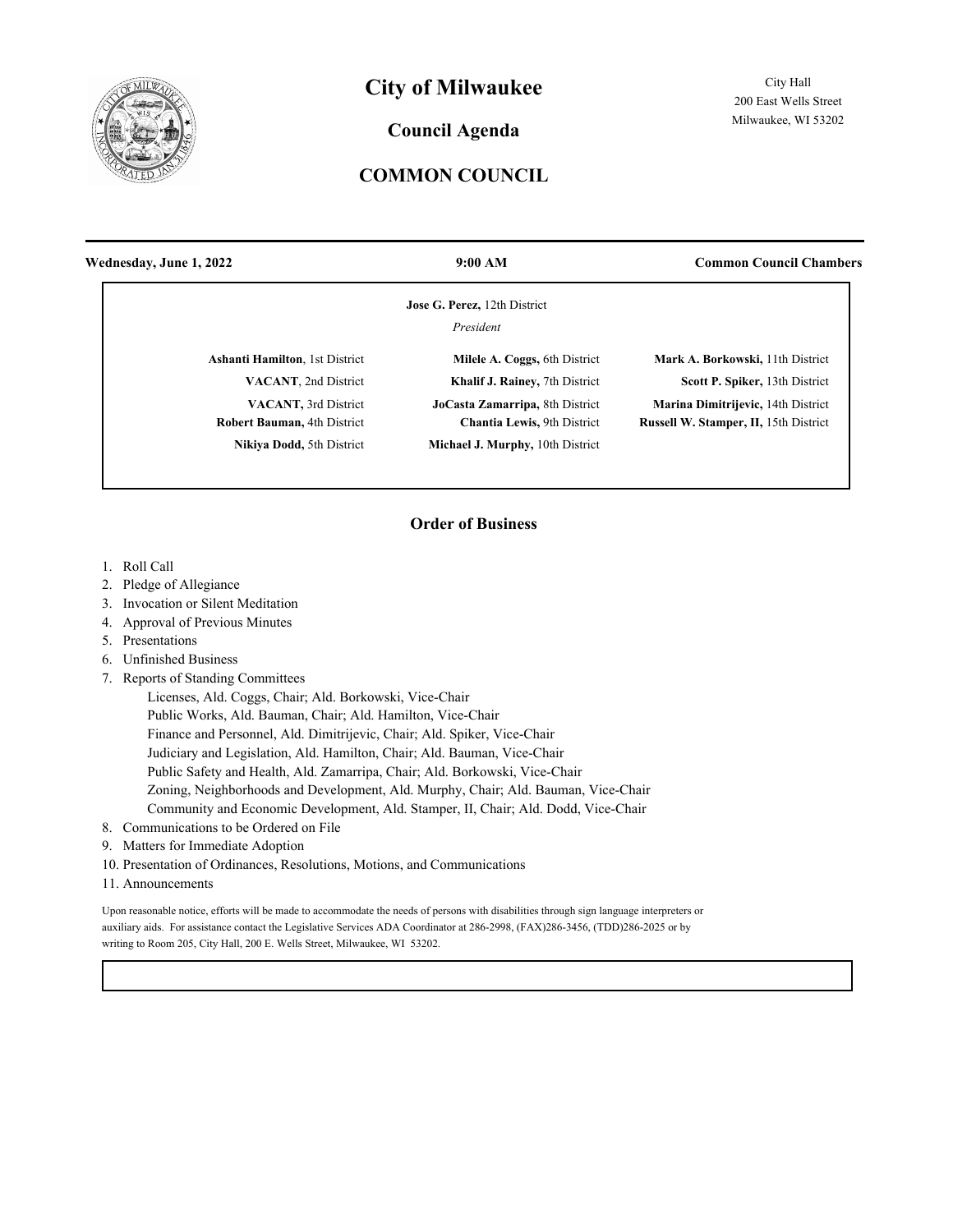#### **COMMENDATORY AND CONDOLATORY RESOLUTIONS**

#### **1. [220124](http://milwaukee.legistar.com/gateway.aspx?m=l&id=62193) SPONSORED BY: THE CHAIR INTRODUCED ON: 06/01/2022**

Communication from the City Clerk relating to various commendatory/condolatory resolutions to be acknowledged and affirmed by the Common Council.

#### **UNFINISHED BUSINESS**

## **2. [211924](http://milwaukee.legistar.com/gateway.aspx?m=l&id=61787) SPONSORED BY: Ald. Rainey INTRODUCED ON: 04/04/2022**

Resolution directing the Department of Administration-Intergovernmental Relations Division to seek introduction and passage of State legislation temporarily suspending the State's excise tax on motor vehicle fuel.

#### **THE LICENSES COMMITTEE RECOMMENDS:**

#### **APPROVAL OF THE FOLLOWING:**

#### **3. [212019](http://milwaukee.legistar.com/gateway.aspx?m=l&id=61767) SPONSORED BY: THE CHAIR INTRODUCED ON: 04/19/2022**

Motion relating to the recommendations of the Licenses Committee relating to licenses. *Detailed information relating to the contents of this file may be found by searching under this number at http://milwaukee.legistar.com/legislation.*

*Alternatively, the complete file including detailed information identifying the specific subject matters to be discussed at the meeting may be inspected at the office of the License Division, Room 105, City Hall, 200 E. Wells St., Milwaukee, 53202, Monday through Friday, between the hours of 8:15 a.m. and 4:30 p.m.*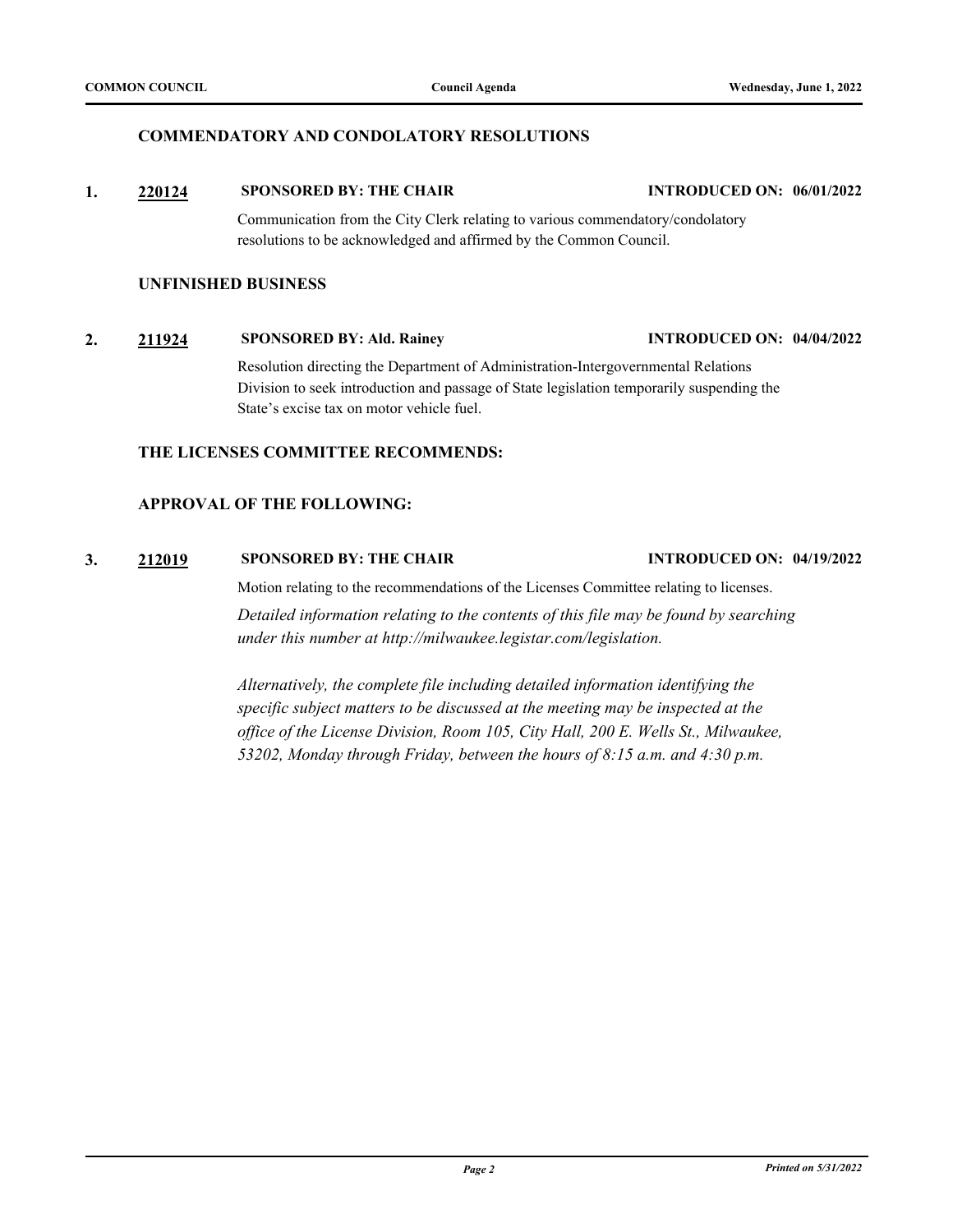#### **THE PUBLIC WORKS COMMITTEE RECOMMENDS:**

#### **APPROVAL OF THE FOLLOWING:**

#### **4. [212020](http://milwaukee.legistar.com/gateway.aspx?m=l&id=61768) SPONSORED BY: THE CHAIR INTRODUCED ON: 04/19/2022**

Motion relating to the recommendations of the Public Works Committee relating to licenses.

*Detailed information relating to the contents of this file may be found by searching under this number at http://milwaukee.legistar.com/legislation.*

*Alternatively, the complete file including detailed information identifying the specific subject matters to be discussed at the meeting may be inspected at the office of the License Division, Room 105, City Hall, 200 E. Wells St., Milwaukee, 53202, Monday through Friday, between the hours of 8:15 a.m. and 4:30 p.m.*

#### **PASSAGE OF THE FOLLOWING:**

| 220094 | <b>SPONSORED BY: Ald. Dimitrijevic</b>        | <b>INTRODUCED ON: 05/10/2022</b> |  |
|--------|-----------------------------------------------|----------------------------------|--|
|        | An ordinance relating to bicycle regulations. |                                  |  |

#### **ADOPTION OF THE FOLLOWING:**

# **6. [212002](http://milwaukee.legistar.com/gateway.aspx?m=l&id=61933) SPONSORED BY: THE CHAIR INTRODUCED ON: 04/19/2022** Substitute resolution to vacate a portion of North 29th Street from a point north of West

Vienna Avenue to its terminus, in the 7th Aldermanic District.

**7. [220029](http://milwaukee.legistar.com/gateway.aspx?m=l&id=62026) SPONSORED BY: THE CHAIR INTRODUCED ON: 05/10/2022**

Resolution relating to the acceptance, funding and expenditure of a Harbor Assistance Program grant between Port Milwaukee and the Wisconsin Department of Transportation.

#### **8. [220074](http://milwaukee.legistar.com/gateway.aspx?m=l&id=62101) SPONSORED BY: THE CHAIR INTRODUCED ON: 05/10/2022**

Substitute resolution approving levying of assessments and construction of assessable public improvement projects at various locations and appropriating funds for these purposes with the City cost of these projects approved by this resolution is estimated to be \$1,069,375 for a total estimated cost of \$1,561,900.

#### **9. [220075](http://milwaukee.legistar.com/gateway.aspx?m=l&id=62102) SPONSORED BY: THE CHAIR INTRODUCED ON: 05/10/2022**

Substitute resolution determining it necessary to make various assessable public improvements at various locations and appropriating funds for these purposes with the City engineering cost estimated to be \$125,000 for a total estimated cost of these projects being \$766,000.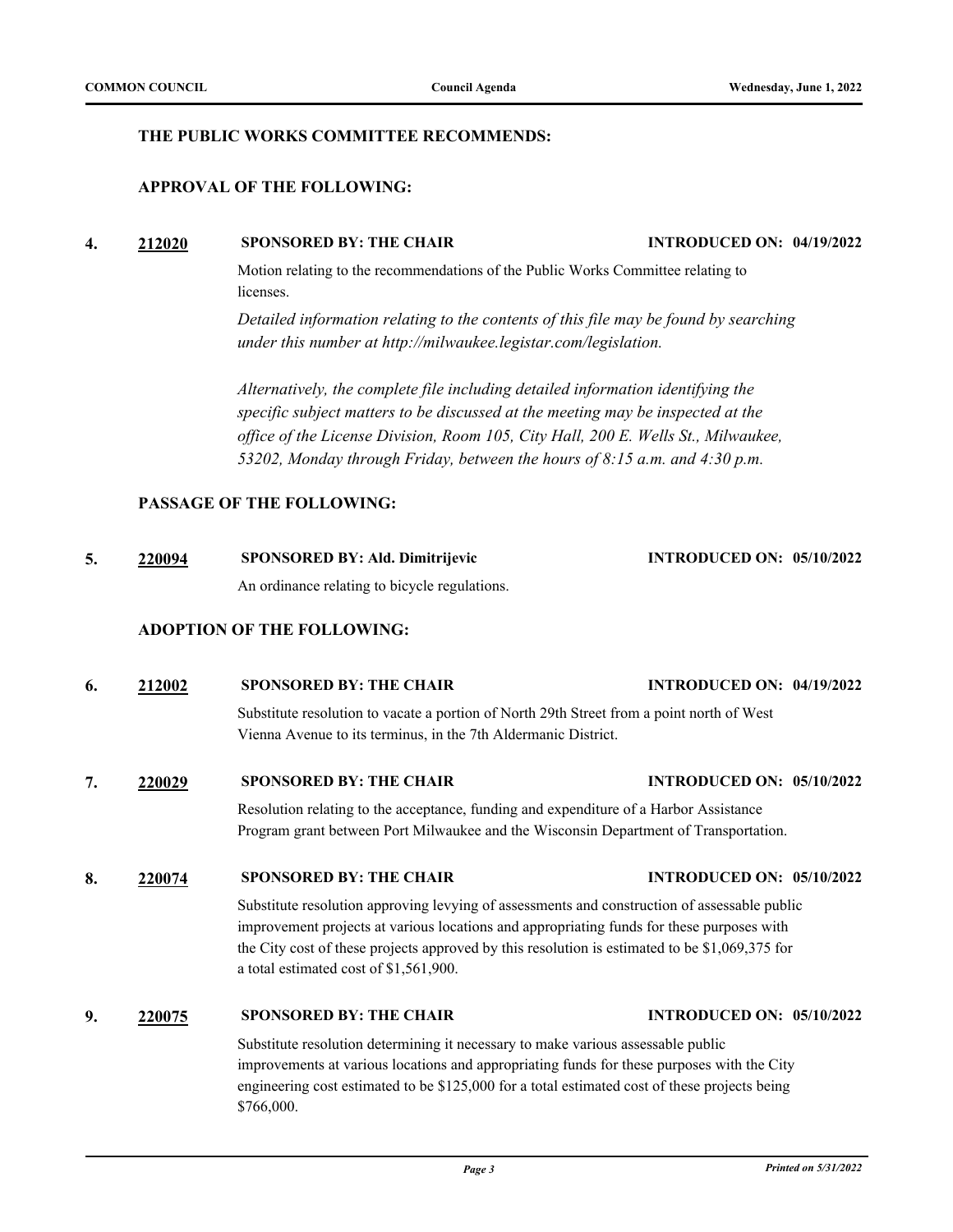| <b>COMMON COUNCIL</b> |        | <b>Council Agenda</b>                                                                                                                                                                                                                                                               | Wednesday, June 1, 2022          |
|-----------------------|--------|-------------------------------------------------------------------------------------------------------------------------------------------------------------------------------------------------------------------------------------------------------------------------------------|----------------------------------|
| 10.                   | 220076 | <b>SPONSORED BY: THE CHAIR</b>                                                                                                                                                                                                                                                      | <b>INTRODUCED ON: 05/10/2022</b> |
|                       |        | Resolution determining it necessary to make various nonassessable public improvements at<br>various locations and appropriating funds for these purposes with the City engineering cost<br>estimated to be \$115,000 for a total estimated cost of these projects being \$387,000.  |                                  |
| 11.                   | 220077 | <b>INTRODUCED ON: 05/10/2022</b>                                                                                                                                                                                                                                                    |                                  |
|                       |        | Substitute resolution approving construction of nonassessable public improvements at<br>various locations and appropriating funds for these purposes with the City construction cost<br>estimated to be \$4,353,000 for a total estimated cost of these projects being \$4,785,000. |                                  |

#### **PLACING ON FILE THE FOLLOWING:**

#### **12. [220027](http://milwaukee.legistar.com/gateway.aspx?m=l&id=62024) SPONSORED BY: THE CHAIR INTRODUCED ON: 05/10/2022**

Communication from Port Milwaukee related to U.S. Department of Homeland Security analysis of safety and security on Jones Island.

### **13. [220042](http://milwaukee.legistar.com/gateway.aspx?m=l&id=62067) SPONSORED BY: THE CHAIR INTRODUCED ON: 05/10/2022**

Communication from the Department of Public Works submitting its 2021 residential recycling annual report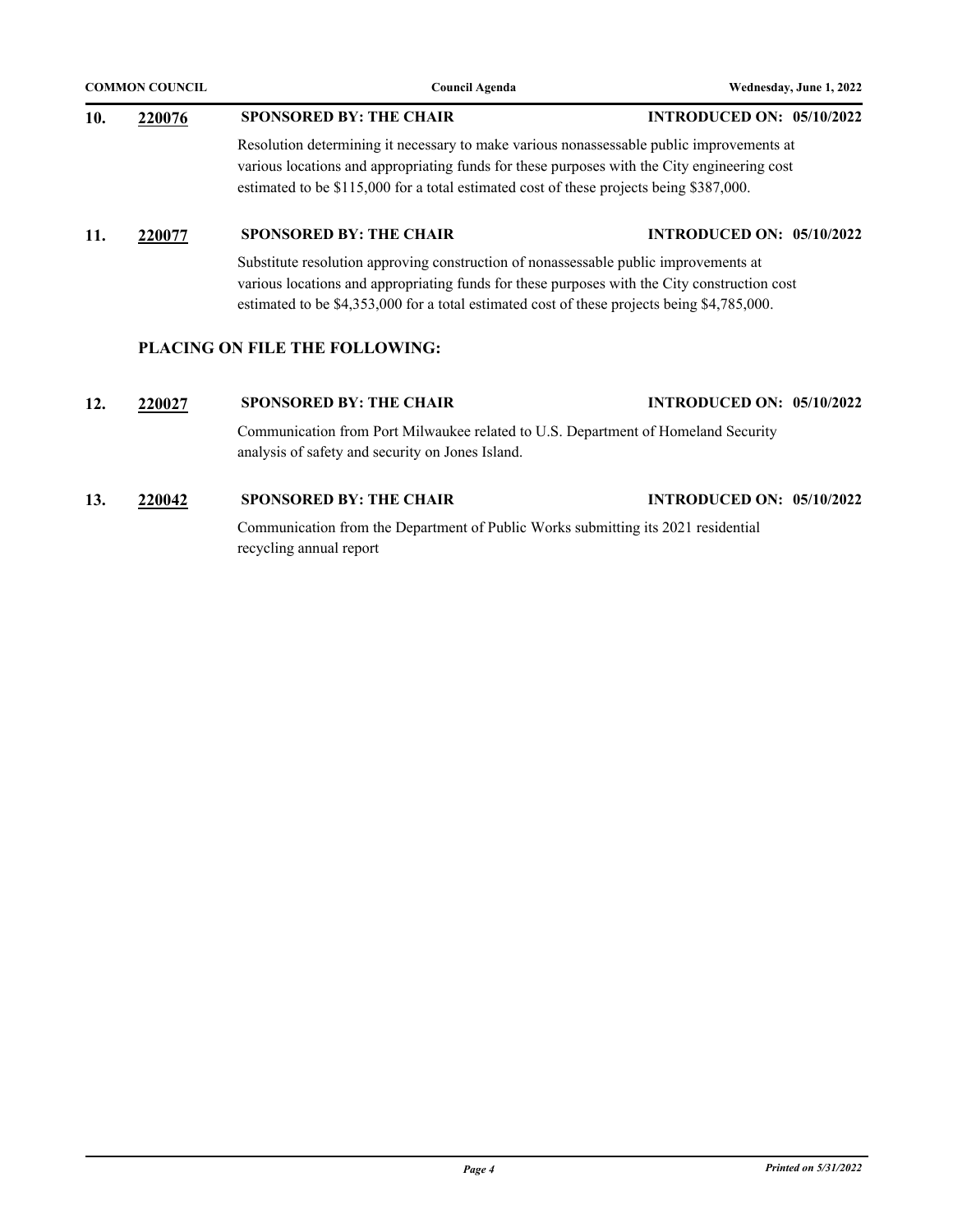#### **THE FINANCE & PERSONNEL COMMITTEE RECOMMENDS:**

#### **PASSAGE OF THE FOLLOWING:**

# **14. [220103](http://milwaukee.legistar.com/gateway.aspx?m=l&id=62129) SPONSORED BY: THE CHAIR INTRODUCED ON: 05/10/2022**

A substitute ordinance to further amend the 2022 rates of pay of offices and positions in the City Service.

# **15. [220104](http://milwaukee.legistar.com/gateway.aspx?m=l&id=62130) SPONSORED BY: THE CHAIR INTRODUCED ON: 05/10/2022**

A substitute ordinance to further amend the 2022 offices and positions in the City Service.

#### **ADOPTION OF THE FOLLOWING:**

#### **16. [220078](http://milwaukee.legistar.com/gateway.aspx?m=l&id=62162) SPONSORED BY: THE CHAIR INTRODUCED ON: 05/10/2022**

Resolution amending grant funding authorized in CCFN 210840 and adding a grant- funded position to the 2022 Positions Ordinance for the State of Wisconsin 2021-22 Comprehensive Home Visiting grant.

#### **PLACING ON FILE THE FOLLOWING:**

# **17. [220014](http://milwaukee.legistar.com/gateway.aspx?m=l&id=62010) SPONSORED BY: THE CHAIR INTRODUCED ON: 04/19/2022** Communication from the City Comptroller relating to the Report of Audit Finding Follow-Up for the Year Ended 12/31/2021. **18. [220083](http://milwaukee.legistar.com/gateway.aspx?m=l&id=62110) SPONSORED BY: THE CHAIR INTRODUCED ON: 05/10/2022** Communication file amending the 2022 Positions Ordinance to add American Rescue Plan Act (ARPA) funded positions in various departments. **19. [220100](http://milwaukee.legistar.com/gateway.aspx?m=l&id=61996) SPONSORED BY: THE CHAIR INTRODUCED ON: 05/10/2022** Communication from the Department of Employee Relations relating to classification studies scheduled for City Service Commission action. **20. [220102](http://milwaukee.legistar.com/gateway.aspx?m=l&id=62128) SPONSORED BY: THE CHAIR INTRODUCED ON: 05/10/2022** Communication from the Department of Employee Relations amending the Salary and Positions Ordinances relative to clerical or administrative corrections. **21. [220151](http://milwaukee.legistar.com/gateway.aspx?m=l&id=62246) SPONSORED BY: THE CHAIR INTRODUCED ON: 05/10/2022** Communication from the Employes' Retirement System amending the Positions Ordinance to add one position of Pension Investment Analyst - Sr. **22. [220155](http://milwaukee.legistar.com/gateway.aspx?m=l&id=62256) SPONSORED BY: THE CHAIR INTRODUCED ON: 05/10/2022**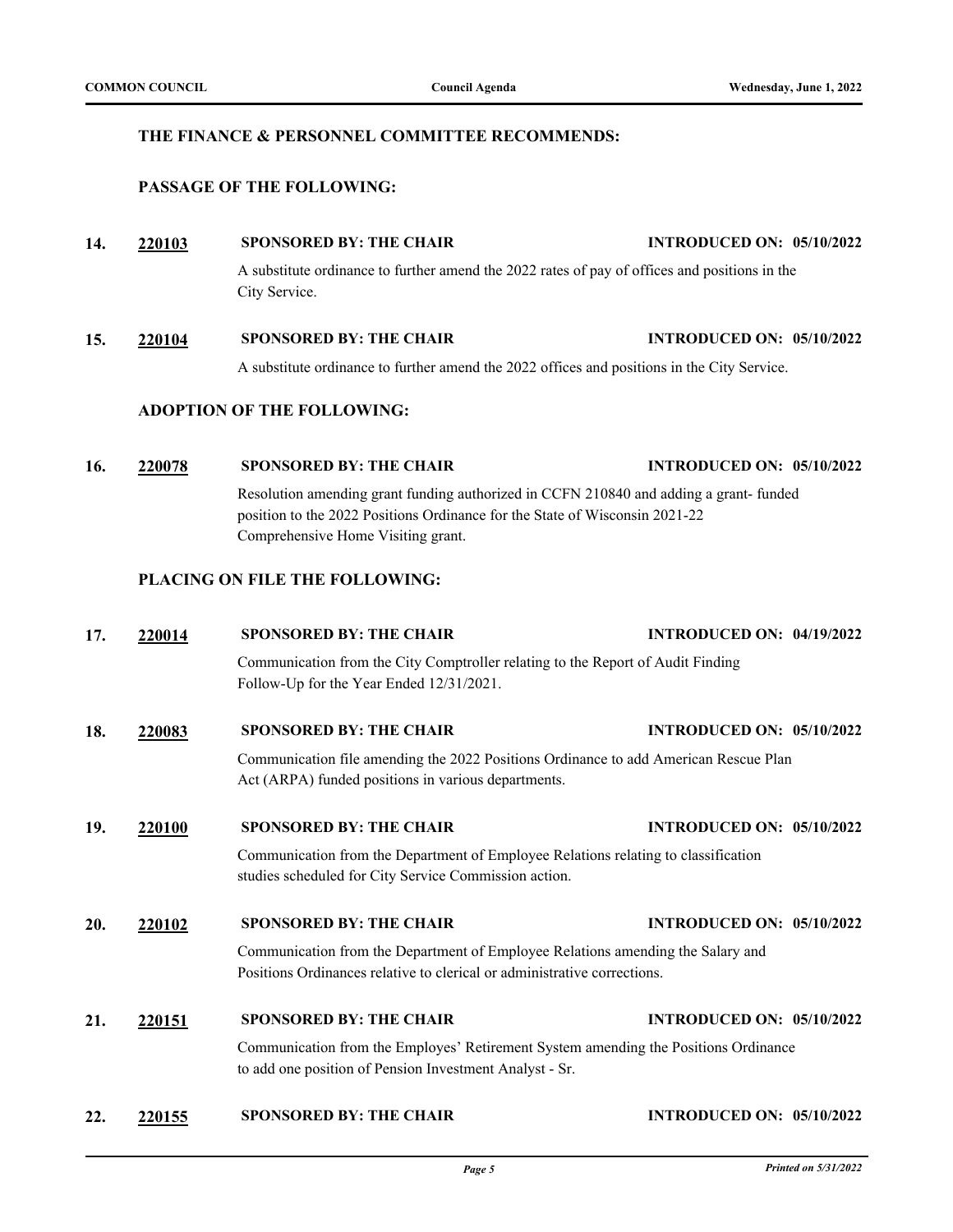|     |               | Communication from the Department of Employee Relations amending the Salary<br>Ordinance to add recruitment flexibility to positions in the Department of City<br>Development. |                                  |  |  |
|-----|---------------|--------------------------------------------------------------------------------------------------------------------------------------------------------------------------------|----------------------------------|--|--|
|     |               | PLACING ON FILE THE FOLLOWING AS NO LONGER NEEDED:                                                                                                                             |                                  |  |  |
| 23. | 081665        | <b>SPONSORED BY: Ald. Zielinski</b>                                                                                                                                            | <b>INTRODUCED ON: 03/25/2009</b> |  |  |
|     |               | Communication relating to creation of additional positions in the Department of<br>Neighborhood Services to deal with graffiti incidents.                                      |                                  |  |  |
| 24. | 091307        | SPONSORED BY: Ald. Zielinski and Ald.<br><b>Bauman</b>                                                                                                                         | <b>INTRODUCED ON: 01/20/2010</b> |  |  |
|     |               | A substitute charter ordinance relating to approval of certain city contracts.                                                                                                 |                                  |  |  |
| 25. | 110641        | <b>SPONSORED BY: Ald. Zielinski</b>                                                                                                                                            | <b>INTRODUCED ON: 09/01/2011</b> |  |  |
|     |               | Resolution authorizing the City Comptroller's Office to execute employee payroll<br>deductions for volunteer contributions to the City for pension liabilities.                |                                  |  |  |
| 26. | <u>120514</u> | <b>SPONSORED BY: Ald. Zielinski</b>                                                                                                                                            | <b>INTRODUCED ON: 07/24/2012</b> |  |  |
|     |               | Substitute resolution directing the Department of Administration - Purchasing to establish a<br>program to track the offshoring of U.S. jobs associated with City contracting. |                                  |  |  |
| 27. | 120622        | <b>SPONSORED BY: Ald. Zielinski</b>                                                                                                                                            | <b>INTRODUCED ON: 09/05/2012</b> |  |  |
|     |               | A charter ordinance relating to city purchasing procedures.                                                                                                                    |                                  |  |  |
| 28. | 121407        | <b>SPONSORED BY: Ald. Zielinski</b>                                                                                                                                            | <b>INTRODUCED ON: 02/05/2013</b> |  |  |
|     |               | A substitute ordinance relating to city purchases of technology products.                                                                                                      |                                  |  |  |
| 29. | 130651        | <b>SPONSORED BY: Ald. Zielinski</b>                                                                                                                                            | <b>INTRODUCED ON: 09/04/2013</b> |  |  |
|     |               | An ordinance relating to city contracting preferences for cellular telephone service<br>providers.                                                                             |                                  |  |  |
| 30. | <u>131485</u> | <b>SPONSORED BY: Ald. Kovac</b>                                                                                                                                                | <b>INTRODUCED ON: 02/11/2014</b> |  |  |
|     |               | An ordinance relating to use of non-City provided cellular telephones for City matters.                                                                                        |                                  |  |  |
| 31. | 131647        | <b>SPONSORED BY: Ald. Kovac</b>                                                                                                                                                | <b>INTRODUCED ON: 03/04/2014</b> |  |  |
|     |               | An ordinance relating to an inclement weather policy for city employees.                                                                                                       |                                  |  |  |
| 32. | <u>140914</u> | SPONSORED BY: Ald. Zielinski                                                                                                                                                   | <b>INTRODUCED ON: 09/23/2014</b> |  |  |
|     |               | An ordinance relating to service contract requirements.                                                                                                                        |                                  |  |  |
| 33. | 161217        | <b>SPONSORED BY: Ald. Bohl</b>                                                                                                                                                 | <b>INTRODUCED ON: 12/13/2016</b> |  |  |

**COMMON COUNCIL COUNCIL COUNCIL COUNCIL COUNCIL COUNCIL COUNCIL COUNCIL COUNCIL COUNCIL COUNCIL**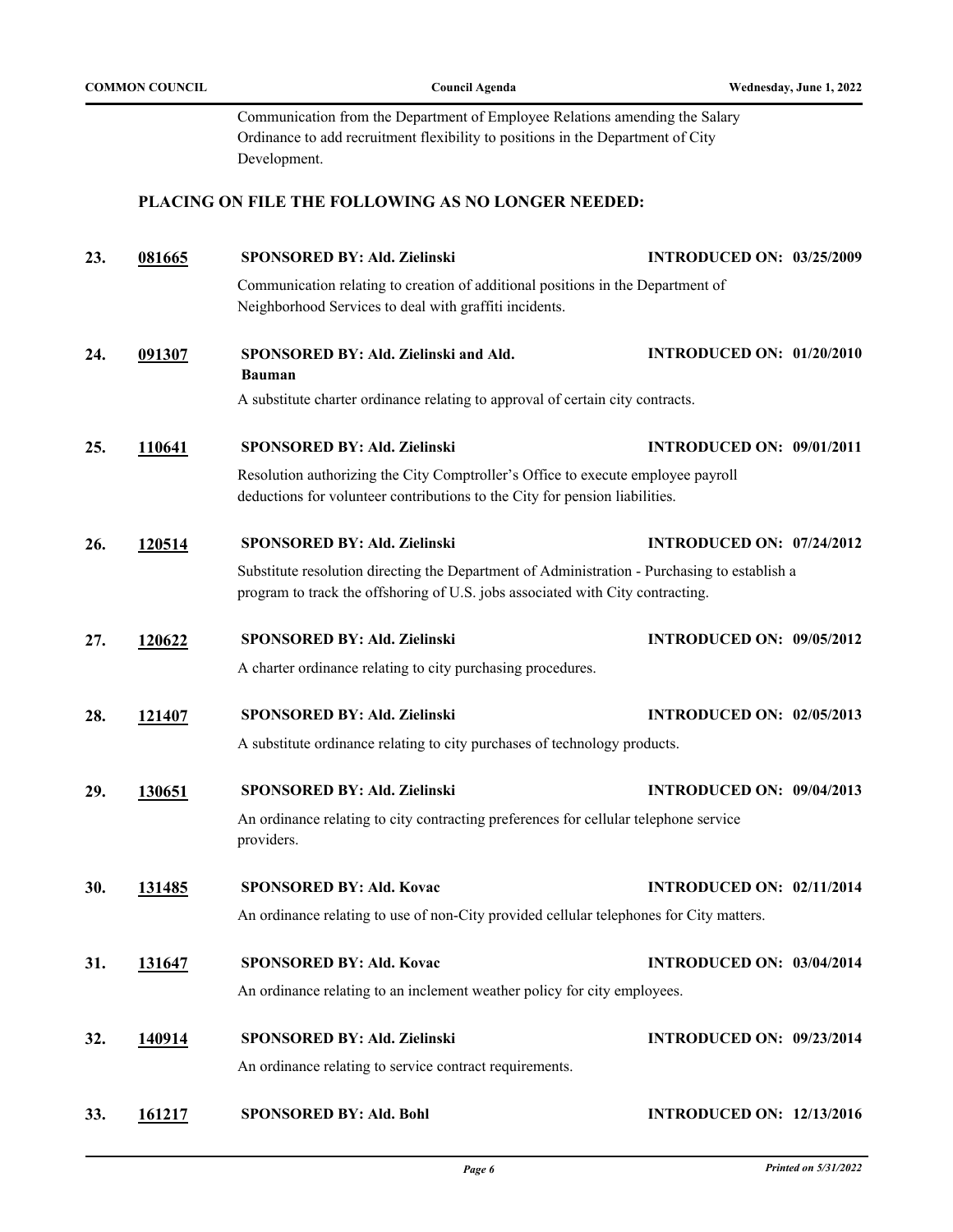|                                                                                                                                                                                       | <b>COMMON COUNCIL</b> | <b>Council Agenda</b>                                                                                                                                                                                                                | Wednesday, June 1, 2022          |
|---------------------------------------------------------------------------------------------------------------------------------------------------------------------------------------|-----------------------|--------------------------------------------------------------------------------------------------------------------------------------------------------------------------------------------------------------------------------------|----------------------------------|
|                                                                                                                                                                                       |                       | Resolution relating to purchase of Milwaukee County delinquent taxes.                                                                                                                                                                |                                  |
| 34.                                                                                                                                                                                   | 161727                | SPONSORED BY: Ald. Donovan and Ald.<br>Perez                                                                                                                                                                                         | <b>INTRODUCED ON: 03/28/2017</b> |
|                                                                                                                                                                                       |                       | Communication from various City departments relating to the safety and security of, and<br>prevention of crimes against, City employees.                                                                                             |                                  |
| 35.                                                                                                                                                                                   | <u>170574</u>         | SPONSORED BY: Ald. Witkowski and<br>Ald. Hamilton                                                                                                                                                                                    | <b>INTRODUCED ON: 07/11/2017</b> |
|                                                                                                                                                                                       |                       | Communication amending the Positions Ordinance relative to the transfer of the<br>Community Outreach Coordinator position from the Department of Administration to the<br>Milwaukee Police Department.                               |                                  |
| 36.                                                                                                                                                                                   | 170934                | SPONSORED BY: Ald. Zielinski and Ald.<br><b>Stamper</b>                                                                                                                                                                              | <b>INTRODUCED ON: 09/26/2017</b> |
|                                                                                                                                                                                       |                       | A substitute ordinance relating to establishment of a citywide worker safety<br>telecommunication policy.                                                                                                                            |                                  |
| 37.                                                                                                                                                                                   | 171918                | <b>SPONSORED BY: Ald. Zielinski</b>                                                                                                                                                                                                  | <b>INTRODUCED ON: 03/27/2018</b> |
|                                                                                                                                                                                       |                       | Resolution authorizing the sale and issuance of general obligation bonds in the aggregate<br>amount of \$1,000,000 for the purchase of lead-removing water filters and expansion of the<br>City's lead safety educational campaigns. |                                  |
| 38.                                                                                                                                                                                   | <u>180093</u>         | SPONSORED BY: Ald. Zielinski and Ald.<br><b>Stamper</b>                                                                                                                                                                              | <b>INTRODUCED ON: 04/17/2018</b> |
|                                                                                                                                                                                       |                       | Resolution appropriating \$1,000,000 from the 2018 Common Council Contingent Fund for<br>the purchase of lead-removing water filters and expansion of the City's lead safety<br>educational campaigns.                               |                                  |
| 39.                                                                                                                                                                                   | 190665                | SPONSORED BY: Ald. Zielinski                                                                                                                                                                                                         | <b>INTRODUCED ON: 09/04/2019</b> |
| Resolution appropriating \$1,000,000 from the 2019 Common Council Contingent Fund to<br>fund City and County homeless programs and initiatives.                                       |                       |                                                                                                                                                                                                                                      |                                  |
| 40.                                                                                                                                                                                   | <u>191091</u>         | <b>SPONSORED BY: Ald. Donovan</b>                                                                                                                                                                                                    | <b>INTRODUCED ON: 10/15/2019</b> |
| Resolution relating to exit interviews for employees leaving City service.                                                                                                            |                       |                                                                                                                                                                                                                                      |                                  |
| 41.                                                                                                                                                                                   | 191200                | <b>SPONSORED BY: Ald. Donovan</b>                                                                                                                                                                                                    | <b>INTRODUCED ON: 11/05/2019</b> |
|                                                                                                                                                                                       |                       | Resolution appropriating \$100,000 from the 2019 Common Council Contingent Fund for<br>supplementing Police Department overtime expenditures.                                                                                        |                                  |
| 42.                                                                                                                                                                                   | <u>191859</u>         | <b>SPONSORED BY: Ald. Donovan</b>                                                                                                                                                                                                    | <b>INTRODUCED ON: 03/03/2020</b> |
| Substitute resolution cancelling real estate taxes levied against a certain parcel bearing a<br>tax key number on the 2019 tax roll, plus interest and special charges applicable, if |                       |                                                                                                                                                                                                                                      |                                  |

appropriate.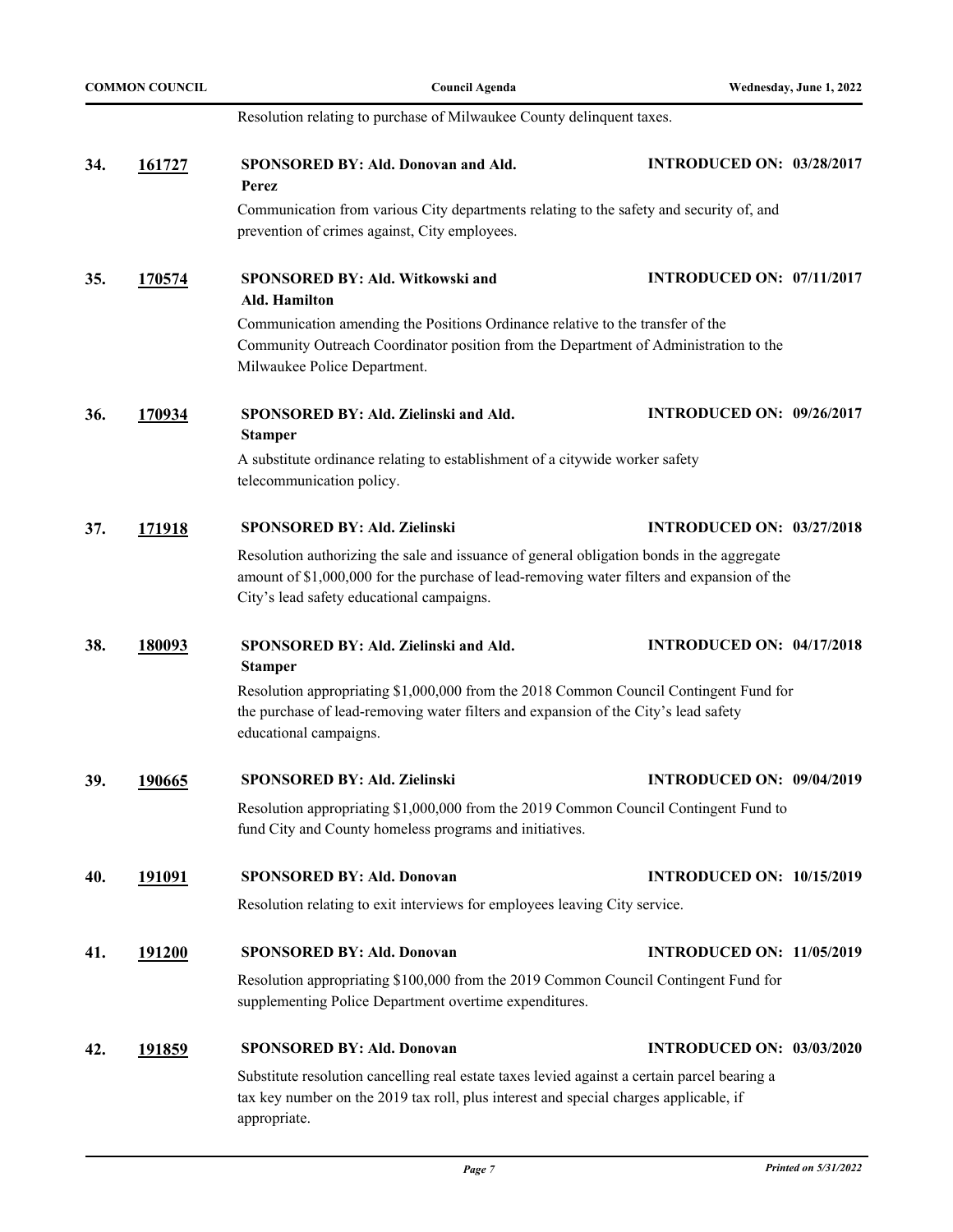### **43. [220081](http://milwaukee.legistar.com/gateway.aspx?m=l&id=62049) SPONSORED BY: THE CHAIR INTRODUCED ON: 05/10/2022**

Resolution relating to expenditure of funds to be reimbursed by greater than anticipated revenue (Department of City Development).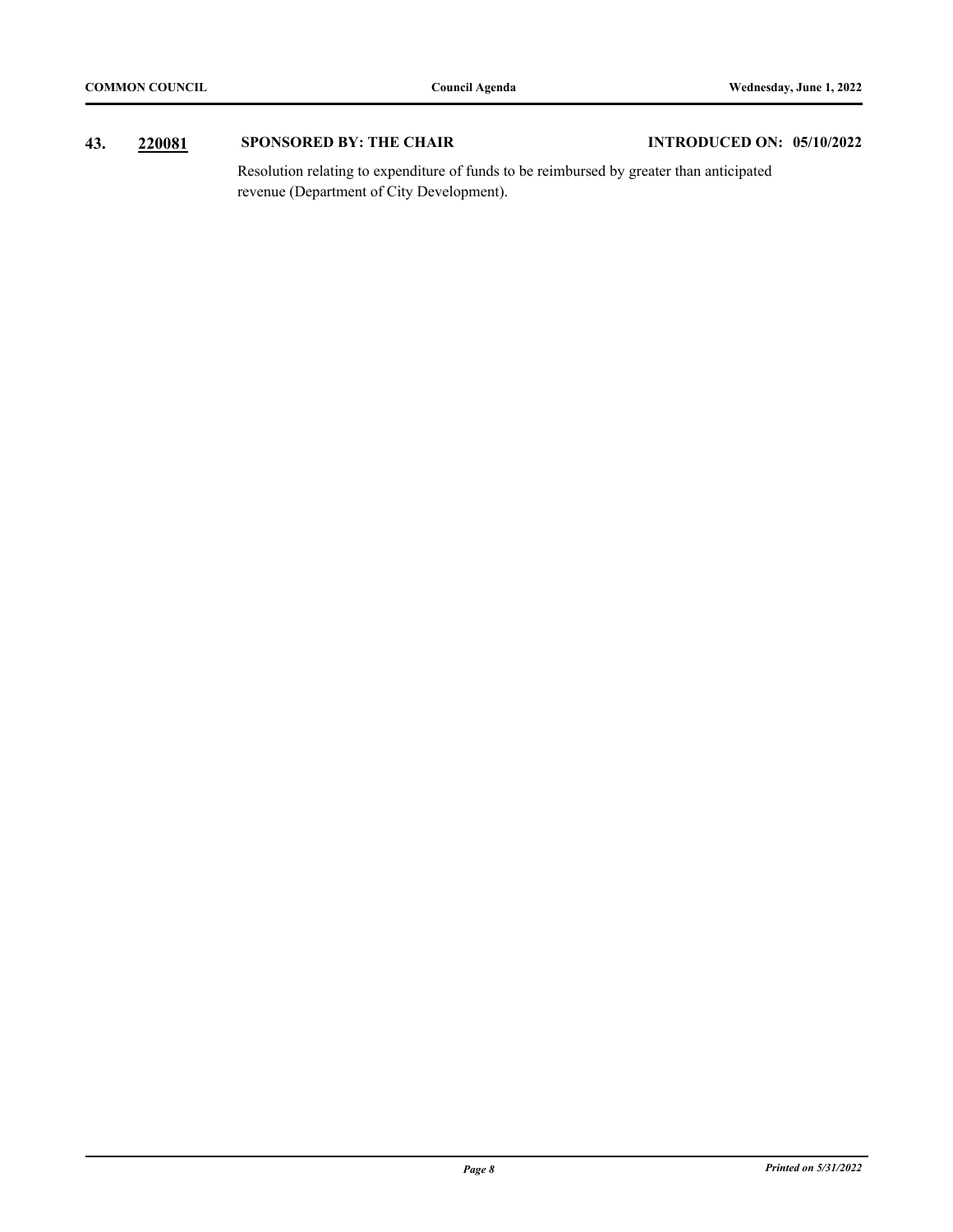#### **THE JUDICIARY & LEGISLATION COMMITTEE RECOMMENDS:**

#### **ADOPTION OF THE FOLLOWING:**

## **44. [211362](http://milwaukee.legistar.com/gateway.aspx?m=l&id=60958) SPONSORED BY: THE CHAIR INTRODUCED ON: 12/14/2021** Substitute resolution authorizing the return of real estate located at 1832 N 18th Street, in the 15th Aldermanic District to its former owner Arturo Hernandez.

#### **45. [211783](http://milwaukee.legistar.com/gateway.aspx?m=l&id=61555) SPONSORED BY: THE CHAIR INTRODUCED ON: 03/01/2022**

Substitute resolution authorizing the return of real estate located at 2344 N 5th Street, in the 6th Aldermanic District to its former owner Ruth Campbell (Application made by Ruth Paul POA).

#### **46. [220037](http://milwaukee.legistar.com/gateway.aspx?m=l&id=62042) SPONSORED BY: THE CHAIR INTRODUCED ON: 05/10/2022**

Resolution amending Common Council File Number 211311 authorizing payment of the claim of State Bank of Chilton, C.I. File No. 1050-2020-1098, and Holy Recovery International Church, C.I. File No. 1050-2020-1473.

#### **47. [220072](http://milwaukee.legistar.com/gateway.aspx?m=l&id=62099) SPONSORED BY: THE CHAIR INTRODUCED ON: 05/10/2022**

Substitute resolution authorizing the return of real estate located at 5350 N 36th Street, in the 1st Aldermanic District to its former owner Glen J Murphy.

#### **48. [220082](http://milwaukee.legistar.com/gateway.aspx?m=l&id=62109) SPONSORED BY: THE CHAIR INTRODUCED ON: 05/10/2022**

Resolution approving a contract for legal services between the City of Milwaukee and La Fleur Law Office, S.C., to provide legal services and representation to the City of Milwaukee in the case entitled Tari Davis v. Nikolas Zens, et. al.; United States District Court Case No. 19-CV-1523.

#### **49. [220090](http://milwaukee.legistar.com/gateway.aspx?m=l&id=62117) SPONSORED BY: Ald. Murphy INTRODUCED ON: 05/10/2022**

Resolution directing the Intergovernmental Relations Division and the Department of Public Works to partner with the Wisconsin Department of Transportation to curb reckless driving.

#### **50. [220112](http://milwaukee.legistar.com/gateway.aspx?m=l&id=62158) SPONSORED BY: THE CHAIR INTRODUCED ON: 05/10/2022**

Resolution approving the settlement of the lawsuit entitled McCormack v. Dolan, et. al., Case No. 20-CV-739, in the amount of \$35,000.

#### **51. [220149](http://milwaukee.legistar.com/gateway.aspx?m=l&id=62243) SPONSORED BY: Ald. Perez, Ald. Dimitrijevic and Ald. Zamarripa INTRODUCED ON: 05/10/2022**

Substitute resolution relating to locations for in-person absentee voting in the city of Milwaukee.

#### **PLACING ON FILE THE FOLLOWING:**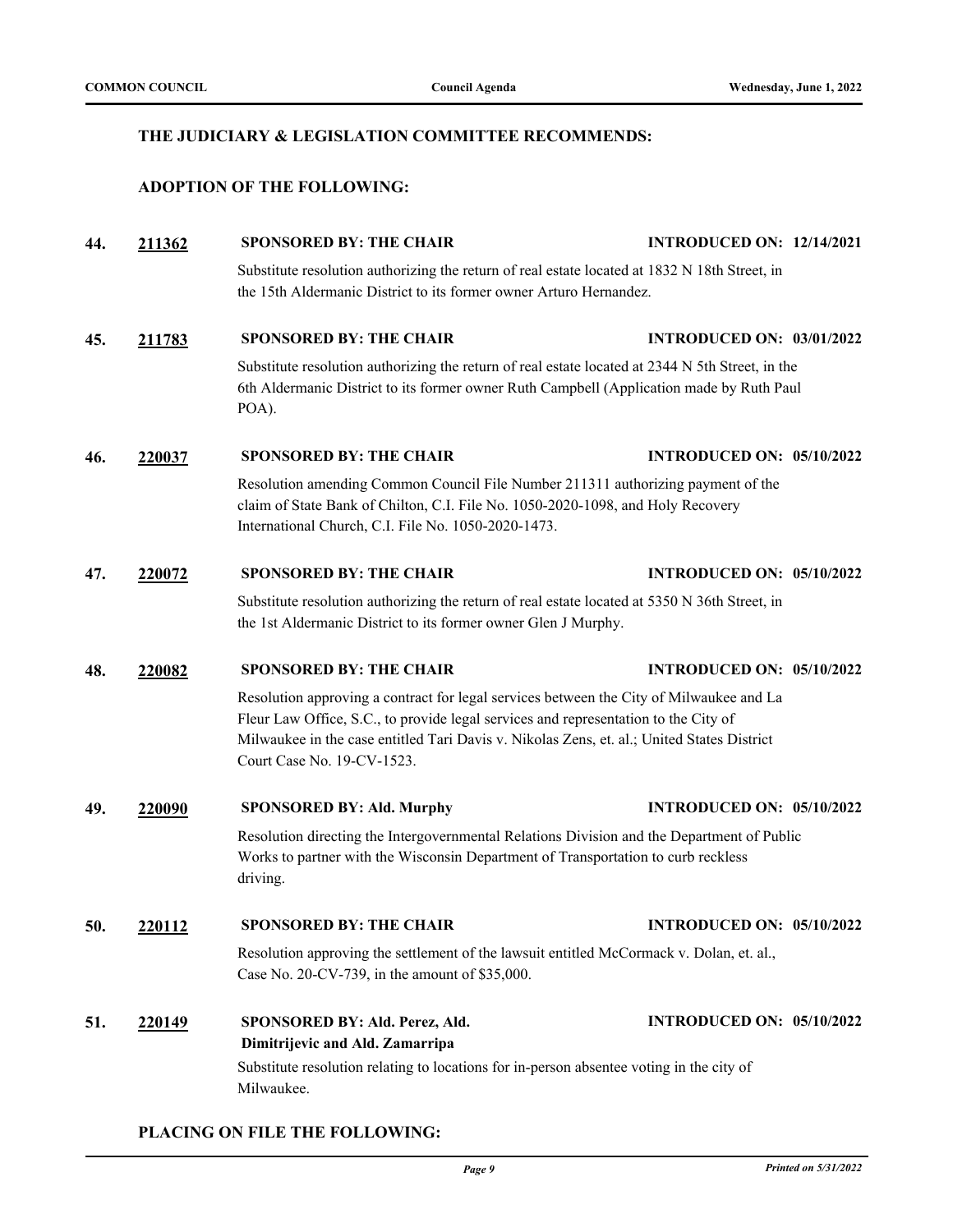# **52. [211390](http://milwaukee.legistar.com/gateway.aspx?m=l&id=60987) SPONSORED BY: THE CHAIR INTRODUCED ON: 12/14/2021** Resolution to authorize payment of the claim of Michelle L. Holman in the amount of \$250,000.00. **DISALLOWANCE AND INDEFINITE POSTPONEMENT OF THE FOLLOWING: 53. [210965](http://milwaukee.legistar.com/gateway.aspx?m=l&id=60376) SPONSORED BY: THE CHAIR INTRODUCED ON: 10/12/2021**

Resolution relating to the claim of Lena Taylor. **54. [211257](http://milwaukee.legistar.com/gateway.aspx?m=l&id=60808) SPONSORED BY: THE CHAIR INTRODUCED ON: 11/23/2021**

Resolution relating to the claim of Priscilla Vaughn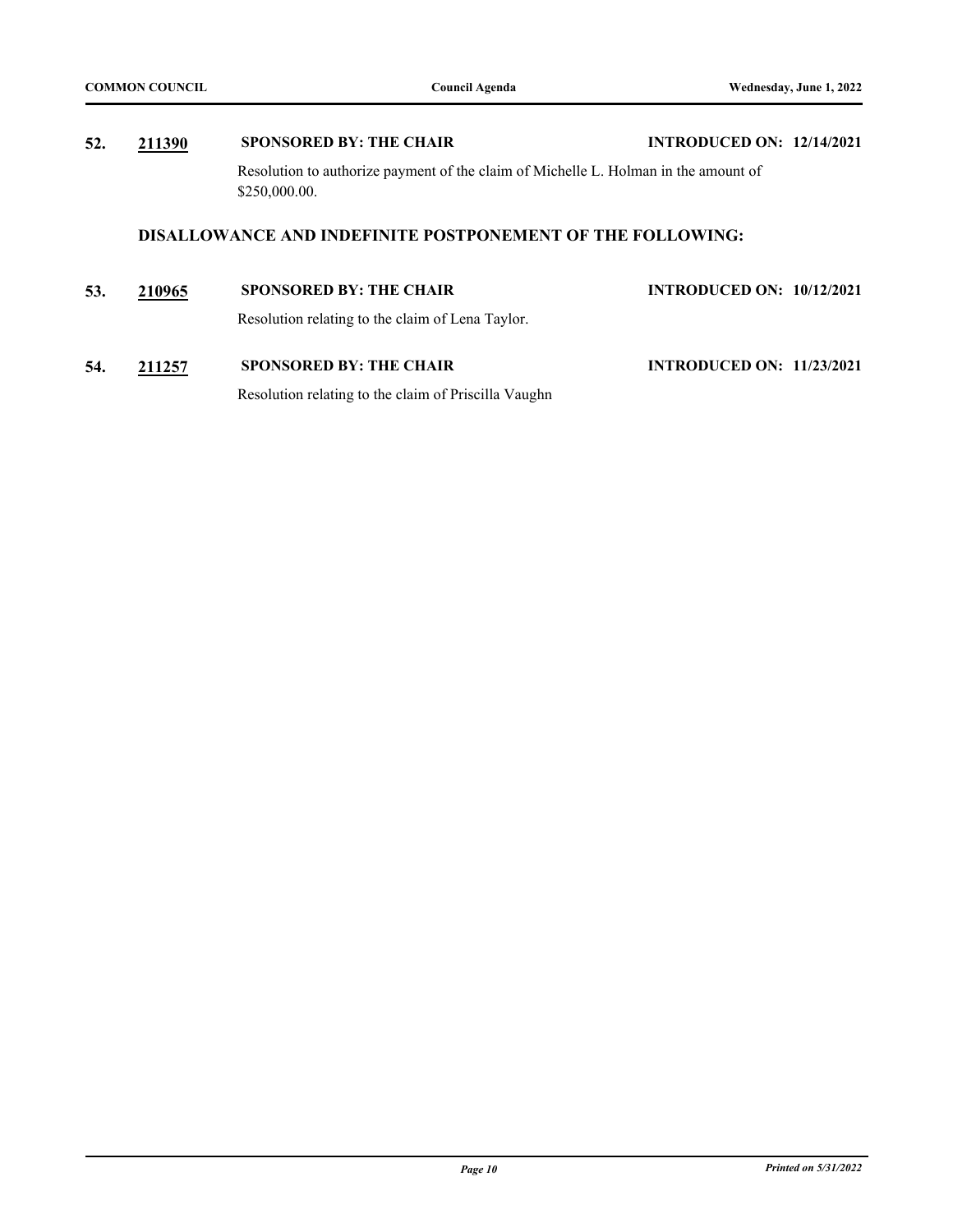#### **THE PUBLIC SAFETY AND HEALTH COMMITTEE RECOMMENDS:**

#### **PASSAGE OF THE FOLLOWING:**

| 55. | 220059        | <b>SPONSORED BY: THE CHAIR</b>                                                                                                                         | <b>INTRODUCED ON: 05/10/2022</b> |  |
|-----|---------------|--------------------------------------------------------------------------------------------------------------------------------------------------------|----------------------------------|--|
|     |               | A substitute ordinance relating to parking controls.                                                                                                   |                                  |  |
| 56. | 220060        | <b>SPONSORED BY: THE CHAIR</b>                                                                                                                         | <b>INTRODUCED ON: 05/10/2022</b> |  |
|     |               | A substitute ordinance relating to traffic controls.                                                                                                   |                                  |  |
|     |               | <b>ADOPTION OF THE FOLLOWING:</b>                                                                                                                      |                                  |  |
| 57. | 220017        | <b>SPONSORED BY: THE CHAIR</b>                                                                                                                         | <b>INTRODUCED ON: 05/10/2022</b> |  |
|     |               | Resolution approving an agreement between the Milwaukee Police Department and<br>Milwaukee World Festival, Inc., regarding extra-duty police services. |                                  |  |
|     |               | (Committee Vote: Four "ayes" and one "no")                                                                                                             |                                  |  |
| 58. | <b>220080</b> | <b>SPONSORED BY: THE CHAIR</b>                                                                                                                         | <b>INTRODUCED ON: 05/10/2022</b> |  |
|     |               | Description environment the Decianal Hazardous Materials Decrease System Services                                                                      |                                  |  |

Resolution approving the Regional Hazardous Materials Response System Services contract between the Wisconsin Department of Military Affairs-Division of Emergency Management and the City of Milwaukee for 2021-2023.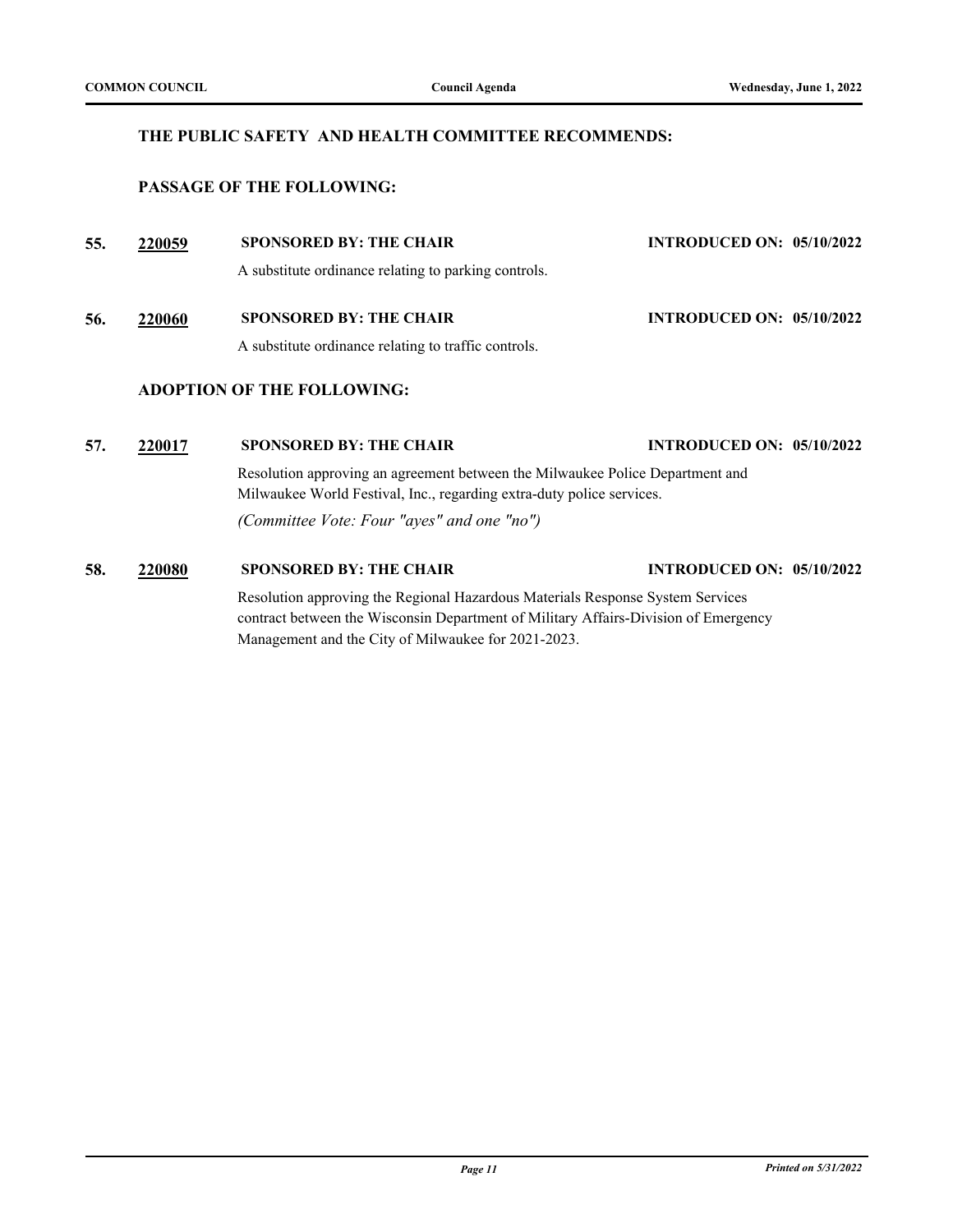### **THE ZONING, NEIGHBORHOODS & DEVELOPMENT COMMITTEE RECOMMENDS:**

#### **PASSAGE OF THE FOLLOWING:**

#### **59. [211865](http://milwaukee.legistar.com/gateway.aspx?m=l&id=61712) SPONSORED BY: Ald. Rainey INTRODUCED ON: 03/22/2022**

A substitute ordinance relating to the change in zoning from Industrial Office, IO2, and Two-Family Residential, RT3, to Parks, PK, for the reconstruction and expansion of an existing totlot on the properties located at 3814 and 3840 North 29th Street, and 2900 and 3010 West Hopkins Street, on the south side of West Melvina Street, north of West Hopkins Street, in the 7th Aldermanic District.

**60. [211967](http://milwaukee.legistar.com/gateway.aspx?m=l&id=61866) SPONSORED BY: THE CHAIR INTRODUCED ON: 04/19/2022**

A substitute ordinance relating to zoning regulations for open pavilions.

#### **ADOPTION OF THE FOLLOWING:**

- **61. [211969](http://milwaukee.legistar.com/gateway.aspx?m=l&id=61874) SPONSORED BY: Ald. Bauman INTRODUCED ON: 04/19/2022** Resolution approving Amendment No. 6 to the Redevelopment Plan for the Park East Redevelopment Project Area, in the 3rd, 4th and 6th Aldermanic Districts.
- **62. [220071](http://milwaukee.legistar.com/gateway.aspx?m=l&id=62096) SPONSORED BY: Ald. Perez INTRODUCED ON: 05/10/2022**

Substitute resolution authorizing an amendment to a development agreement, additional funding and expenditures for Tax Incremental District No. 68 (Fifth Ward-First Place), in the 12th Aldermanic District.

#### **PLACING ON FILE THE FOLLOWING AS NO LONGER NEEDED:**

| 63. | 140298 | <b>SPONSORED BY: THE CHAIR</b>                                                                                                              | <b>INTRODUCED ON: 06/03/2014</b> |
|-----|--------|---------------------------------------------------------------------------------------------------------------------------------------------|----------------------------------|
|     |        | Communication from the Department of City Development relating to setback and other<br>design standards for Commercial Service districts.   |                                  |
| 64. | 160340 | <b>SPONSORED BY: Ald. Kovac</b>                                                                                                             | <b>INTRODUCED ON: 06/14/2016</b> |
|     |        | Resolution relating to the Estabrook Dam.                                                                                                   |                                  |
| 65. | 161565 | <b>SPONSORED BY: Ald. Johnson</b>                                                                                                           | <b>INTRODUCED ON: 03/01/2017</b> |
|     |        | A substitute ordinance relating to city sales of neighborhood property at a discount to<br>employees of the city and city-related entities. |                                  |
| 66. | 171030 | SPONSORED BY: Ald. Johnson and Ald.                                                                                                         | <b>INTRODUCED ON: 10/17/2017</b> |
|     |        | Lewis<br>Communication relating to the use of the Land Management System.                                                                   |                                  |
|     |        |                                                                                                                                             |                                  |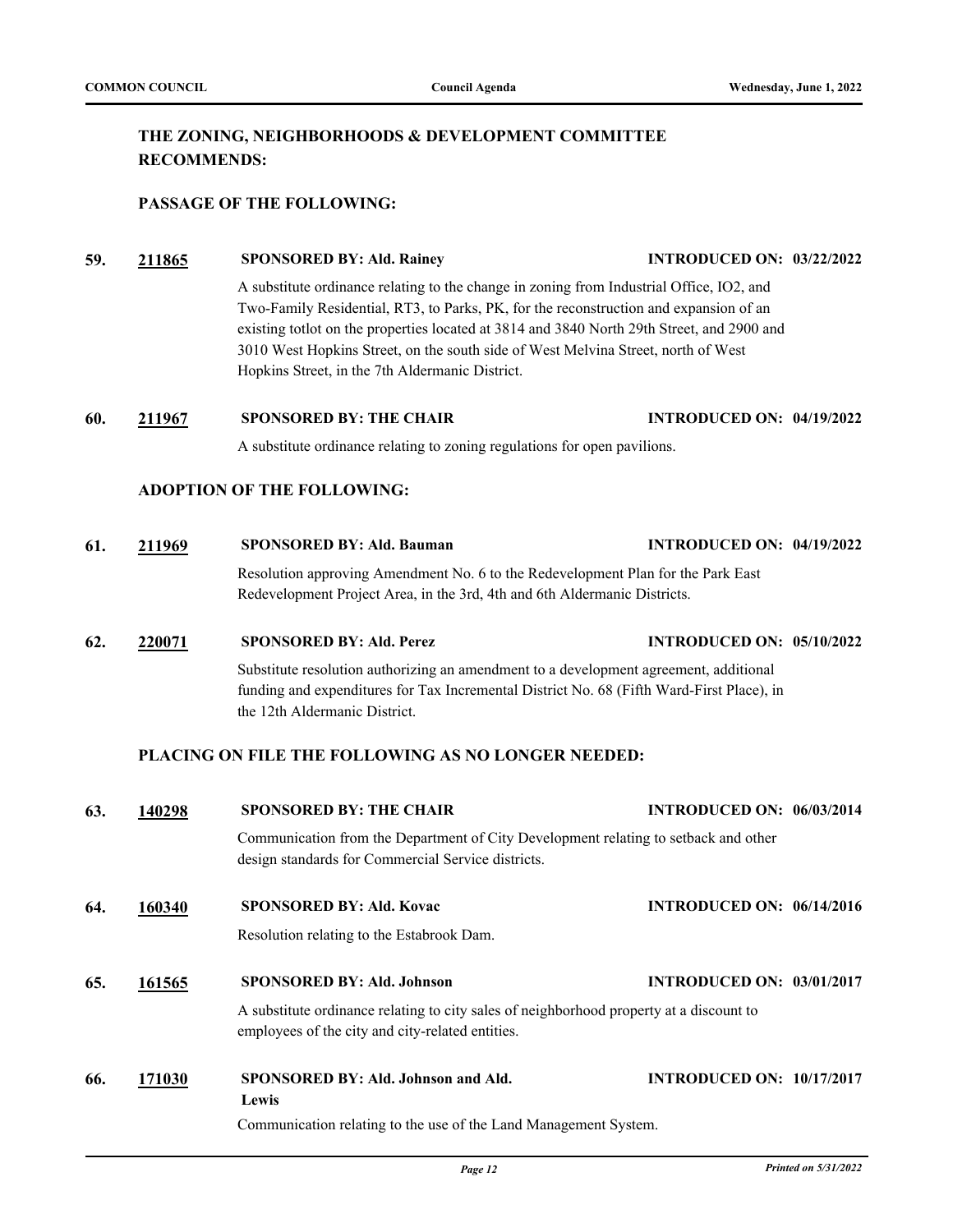| 67. | 200752 | <b>SPONSORED BY: Ald. Kovac</b>                                                                                                             | <b>INTRODUCED ON: 09/22/2020</b> |
|-----|--------|---------------------------------------------------------------------------------------------------------------------------------------------|----------------------------------|
|     |        | An ordinance relating to the lighting requirements for parking structures.                                                                  |                                  |
| 68. | 201168 | <b>SPONSORED BY: Ald. Johnson</b>                                                                                                           | <b>INTRODUCED ON: 12/15/2020</b> |
|     |        | Communication from the Department of City Development regarding the sale of in rem<br>properties to local investor buyers.                  |                                  |
| 69. | 210234 | <b>SPONSORED BY: Ald. Kovac</b>                                                                                                             | <b>INTRODUCED ON: 05/25/2021</b> |
|     |        | Resolution directing the Department of City Development to develop a plan to make<br>address tiles available for purchase through the City. |                                  |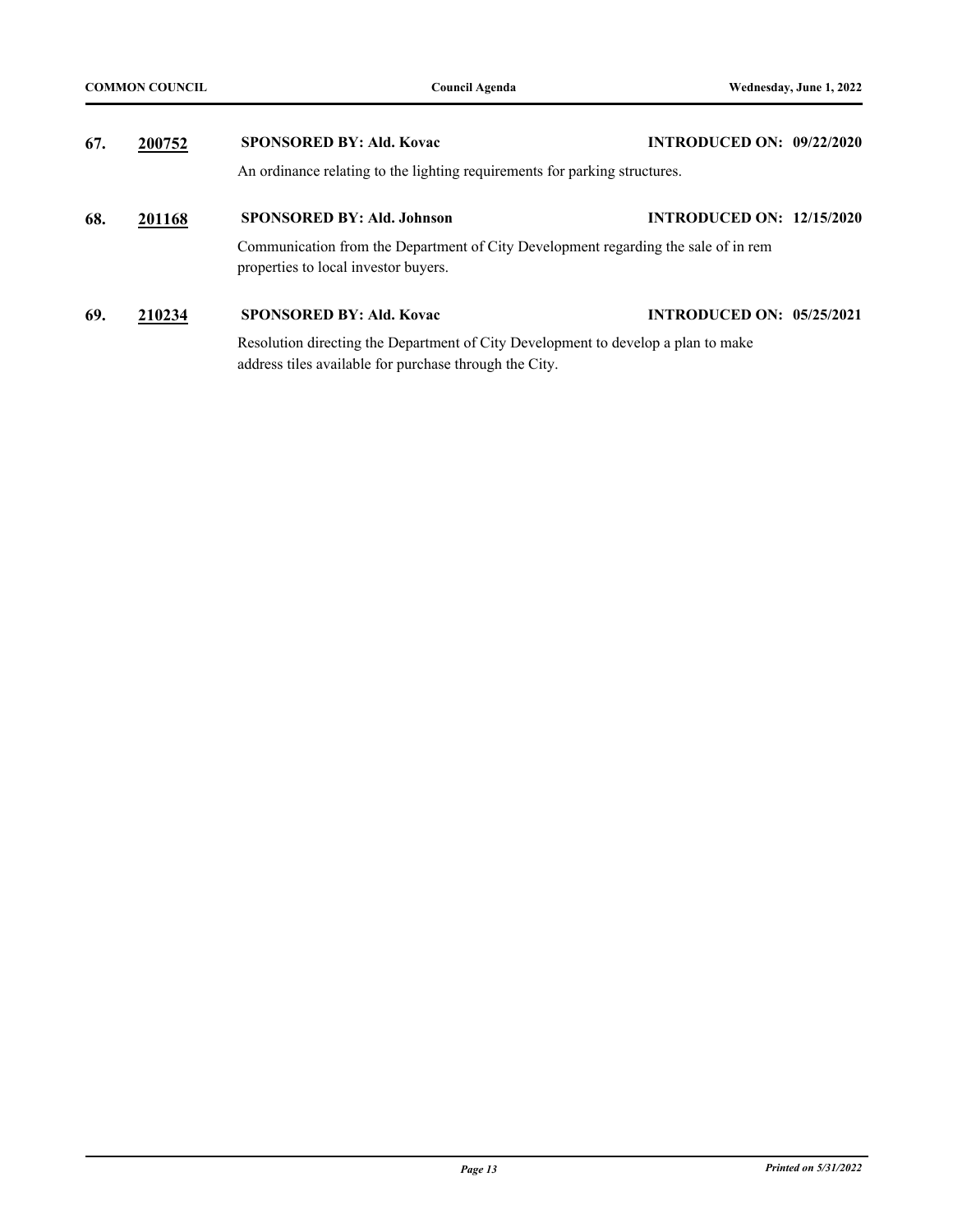### **THE COMMUNITY AND ECONOMIC DEVELOPMENT COMMITTEE RECOMMENDS:**

#### **ADOPTION OF THE FOLLOWING:**

**70. [220117](http://milwaukee.legistar.com/gateway.aspx?m=l&id=62165) SPONSORED BY: Ald. Stamper INTRODUCED ON: 05/10/2022** Resolution to review and approve modifications to the contract used by the Community Development Grants Administration for 2022 community development activity and to authorize execution of contracts and subcontracts by City departments and agencies. **CONFIRMATION OF THE FOLLOWING: 71. [211814](http://milwaukee.legistar.com/gateway.aspx?m=l&id=61609) SPONSORED BY: THE CHAIR INTRODUCED ON: 03/22/2022** Reappointment of Brian Rott to the Business Improvement District #19 by the Mayor. **72. [220045](http://milwaukee.legistar.com/gateway.aspx?m=l&id=62070) SPONSORED BY: THE CHAIR INTRODUCED ON: 05/10/2022** Appointment of Melissa Lukic to the Business Improvement District #5 by the Mayor. (4th Aldermanic District) **73. [220046](http://milwaukee.legistar.com/gateway.aspx?m=l&id=62071) SPONSORED BY: THE CHAIR INTRODUCED ON: 05/10/2022** Reappointment of John Hennessy to the Business Improvement District #5 by the Mayor. (4th Aldermanic District) **74. [220050](http://milwaukee.legistar.com/gateway.aspx?m=l&id=62075) SPONSORED BY: THE CHAIR INTRODUCED ON: 05/10/2022**

Appointment of William Chris Harris Morse to the Business Improvement District #16 by the Mayor. (10th Aldermanic District)

**75. [220051](http://milwaukee.legistar.com/gateway.aspx?m=l&id=62076) SPONSORED BY: THE CHAIR INTRODUCED ON: 05/10/2022**

Appointment of Regan Kennedy to the Business Improvement District #21 by the Mayor.

- **76. [220052](http://milwaukee.legistar.com/gateway.aspx?m=l&id=62077) SPONSORED BY: THE CHAIR INTRODUCED ON: 05/10/2022** Reappointment of Phyllis Resop to the Business Improvement District #21 by the Mayor.
- **77. [220053](http://milwaukee.legistar.com/gateway.aspx?m=l&id=62078) SPONSORED BY: THE CHAIR INTRODUCED ON: 05/10/2022** Reappointment of Joseph Ullrich to the Business Improvement District #21 by the Mayor. (3rd Aldermanic District)
- **78. [220054](http://milwaukee.legistar.com/gateway.aspx?m=l&id=62079) SPONSORED BY: THE CHAIR INTRODUCED ON: 05/10/2022** Appointment of Terese Caro to the Business Improvement District #32 by the Mayor. (5th Aldermanic District)
- **79. [220055](http://milwaukee.legistar.com/gateway.aspx?m=l&id=62080) SPONSORED BY: THE CHAIR INTRODUCED ON: 05/10/2022**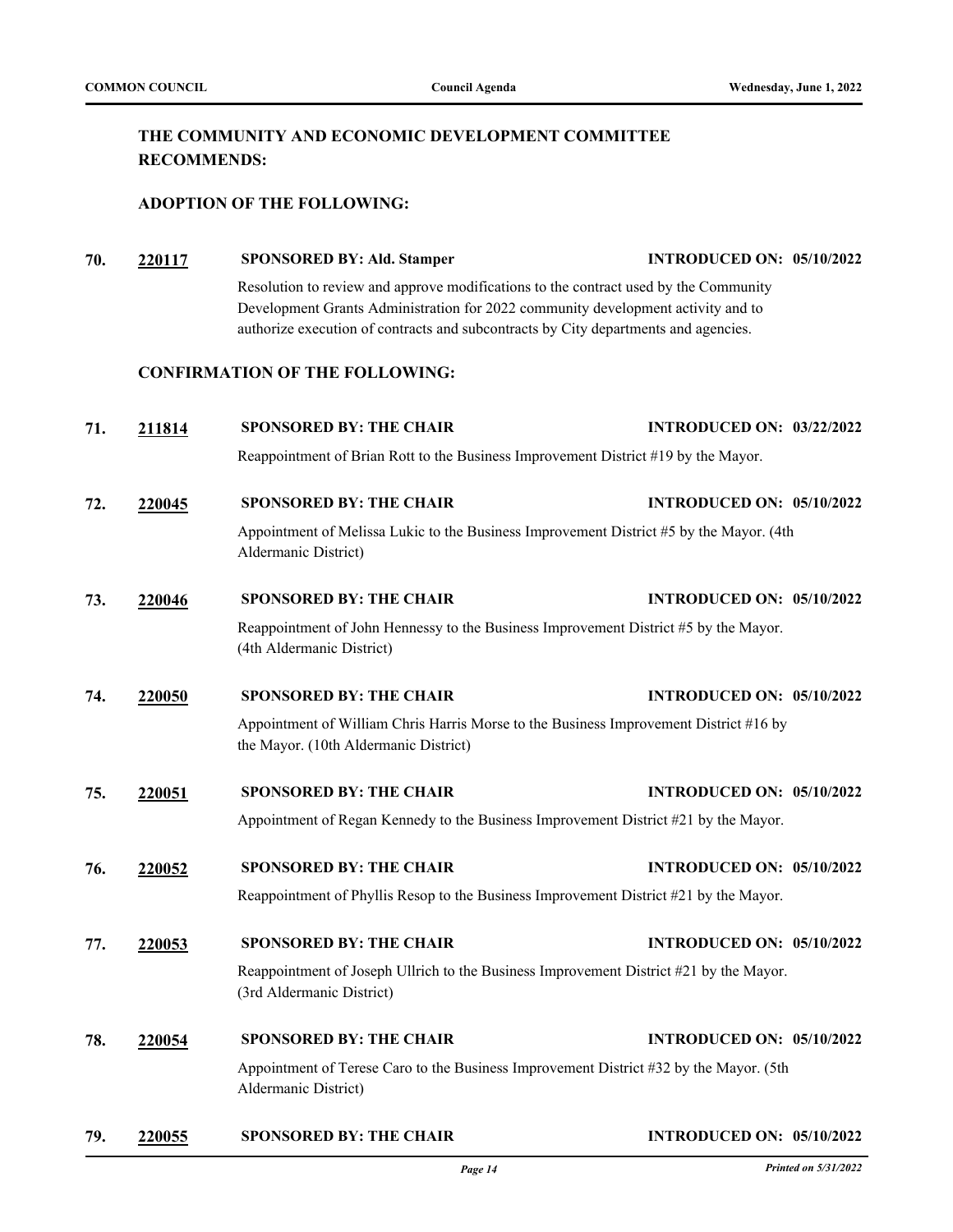|     | <b>COMMON COUNCIL</b> | <b>Council Agenda</b>                                                                                                 | Wednesday, June 1, 2022                                                                           |
|-----|-----------------------|-----------------------------------------------------------------------------------------------------------------------|---------------------------------------------------------------------------------------------------|
|     |                       | Appointment of Kulbir Sra to the Business Improvement District #32 by the Mayor.                                      |                                                                                                   |
| 80. | 220084                | <b>SPONSORED BY: THE CHAIR</b>                                                                                        | <b>INTRODUCED ON: 05/10/2022</b>                                                                  |
|     |                       | Appointment of Amanda Gabert to the Business Improvement District #16 by the Mayor.<br>(10th Aldermanic District)     |                                                                                                   |
| 81. | 220085                | <b>SPONSORED BY: THE CHAIR</b>                                                                                        | <b>INTRODUCED ON: 05/10/2022</b>                                                                  |
|     |                       | Reappointment of Robert Gustafson to the Business Improvement District #16 by the<br>Mayor.                           |                                                                                                   |
| 82. | 220086                | <b>SPONSORED BY: THE CHAIR</b>                                                                                        | <b>INTRODUCED ON: 05/10/2022</b>                                                                  |
|     |                       | Reappointment of Chris Hau to the Business Improvement District #16 by the Mayor.<br>(10th Aldermanic District)       |                                                                                                   |
| 83. | 220087                | <b>SPONSORED BY: THE CHAIR</b>                                                                                        | <b>INTRODUCED ON: 05/10/2022</b>                                                                  |
|     |                       | Reappointment of John Mueller to the Business Improvement District #16 by the Mayor.<br>(10th Aldermanic District)    |                                                                                                   |
| 84. | 220088                | <b>SPONSORED BY: THE CHAIR</b>                                                                                        | <b>INTRODUCED ON: 05/10/2022</b>                                                                  |
|     |                       | Reappointment of Matthew O'Neill to the Business Improvement District #16 by the<br>Mayor. (10th Aldermanic District) |                                                                                                   |
| 85. | 220089                | <b>SPONSORED BY: THE CHAIR</b>                                                                                        | <b>INTRODUCED ON: 05/10/2022</b>                                                                  |
|     |                       | $\mathbf{r}$ , $\mathbf{r}$ , $\mathbf{r}$ , $\mathbf{r}$ , $\mathbf{r}$ , $\mathbf{r}$ , $\mathbf{r}$ , $\mathbf{r}$ | $\mathbf{1} \mathbf{D}^* + \mathbf{1} \mathbf{1} + \mathbf{1} \mathbf{1} + \mathbf{1} \mathbf{1}$ |

Reappointment of Ranell Washington to the Business Improvement District #16 by the Mayor. (6th Aldermanic District)